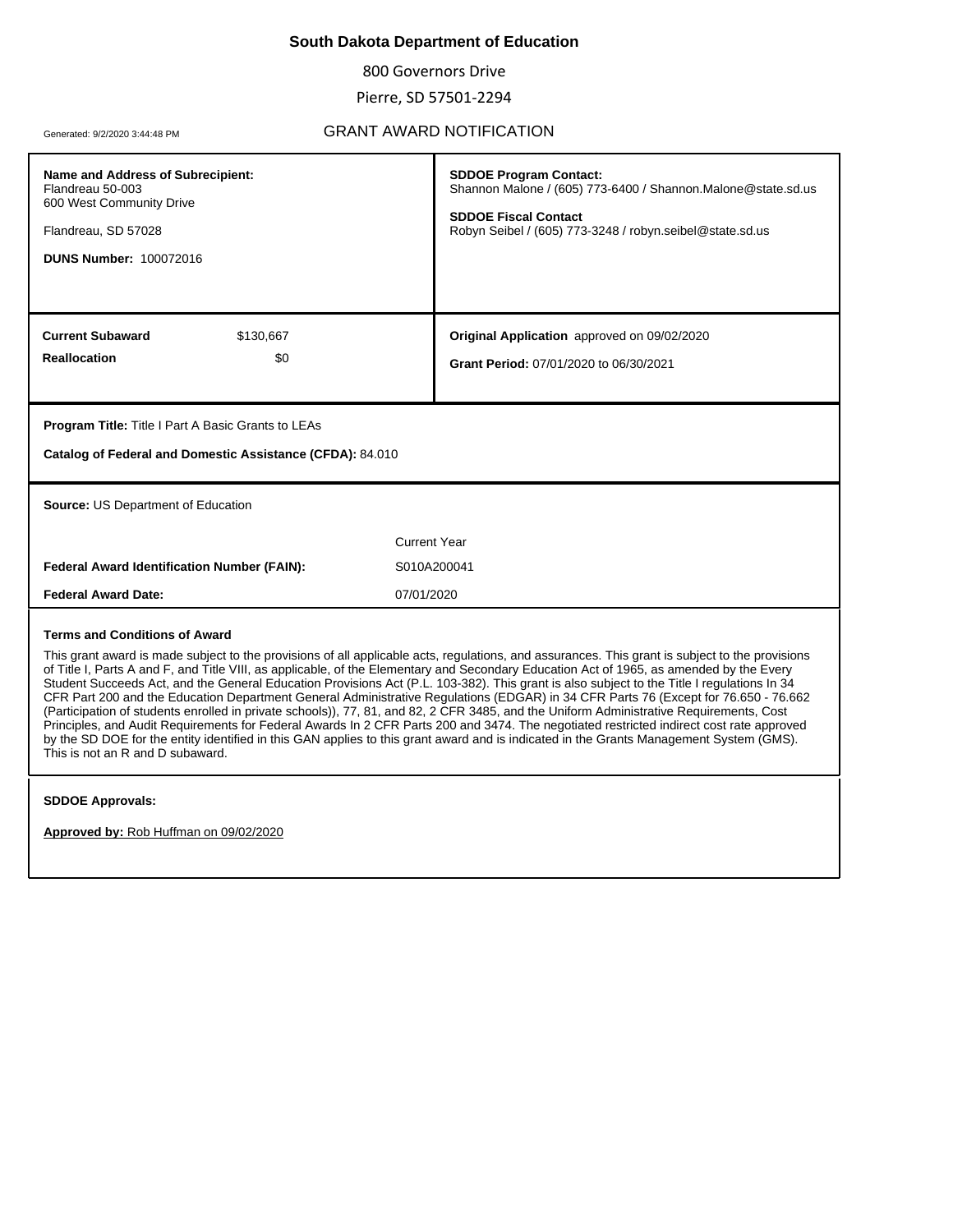# **South Dakota Department of Education**

800 Governors Drive

Pierre, SD 57501-2294

# Generated: 9/2/2020 3:44:48 PM GRANT AWARD NOTIFICATION

| Name and Address of Subrecipient:<br>Flandreau 50-003<br>600 West Community Drive<br>Flandreau, SD 57028<br><b>DUNS Number: 100072016</b> | <b>SDDOE Program Contact:</b><br>Kelly Royer / (605) 773-8415 / Kelly.Royer@state.sd.us<br><b>SDDOE Fiscal Contact</b><br>Tacy Kennison / (605) 773-3248 / Tacy. Kennison@state.sd.us                                                                                                                                                                                                                                                                                                                                                                                                                                                                                                                                                                                                                                                                  |  |
|-------------------------------------------------------------------------------------------------------------------------------------------|--------------------------------------------------------------------------------------------------------------------------------------------------------------------------------------------------------------------------------------------------------------------------------------------------------------------------------------------------------------------------------------------------------------------------------------------------------------------------------------------------------------------------------------------------------------------------------------------------------------------------------------------------------------------------------------------------------------------------------------------------------------------------------------------------------------------------------------------------------|--|
| <b>Current Subaward</b><br>\$38,233<br><b>Reallocation</b><br>\$0                                                                         | Original Application approved on 09/02/2020<br>Grant Period: 07/01/2020 to 06/30/2021                                                                                                                                                                                                                                                                                                                                                                                                                                                                                                                                                                                                                                                                                                                                                                  |  |
| <b>Program Title:</b> Supporting Effective Instruction (TITLE II, PART A)<br>Catalog of Federal and Domestic Assistance (CFDA): 84.367A   |                                                                                                                                                                                                                                                                                                                                                                                                                                                                                                                                                                                                                                                                                                                                                                                                                                                        |  |
| Source: US Department of Education                                                                                                        |                                                                                                                                                                                                                                                                                                                                                                                                                                                                                                                                                                                                                                                                                                                                                                                                                                                        |  |
|                                                                                                                                           | <b>Current Year</b>                                                                                                                                                                                                                                                                                                                                                                                                                                                                                                                                                                                                                                                                                                                                                                                                                                    |  |
|                                                                                                                                           |                                                                                                                                                                                                                                                                                                                                                                                                                                                                                                                                                                                                                                                                                                                                                                                                                                                        |  |
| <b>Federal Award Identification Number (FAIN):</b>                                                                                        | S367A200039                                                                                                                                                                                                                                                                                                                                                                                                                                                                                                                                                                                                                                                                                                                                                                                                                                            |  |
| <b>Federal Award Date:</b>                                                                                                                | 07/01/2020                                                                                                                                                                                                                                                                                                                                                                                                                                                                                                                                                                                                                                                                                                                                                                                                                                             |  |
| <b>Terms and Conditions of Award</b><br>subaward.                                                                                         | This grant is made subject to the provisions of all applicable acts and regulations. This grant is subject to the provisions of Title II and Title<br>VIII, as applicable, of the Elementary and Secondary Education Act, as amended by Every Student Succeeds Act, and the General<br>Education Provisions Act (GEPA). This grant is also subject to the Education Department General Administrative Regulations (EDGAR), 34<br>CFR Parts 76, 77, 81, and 82, 2 CFR 3485, and the Uniform Administrative Requirements, Cost Principles, and Audit Requirements for<br>Federal Awards in 2 CFR Part 200 and 3474. The negotiated restricted indirect cost rate approved by the SD DOE for the LEA identified in<br>this GAN applies to this grant award. This rate is indicated in the SD DOE's Grants Management System (GMS). This is not an R and D |  |

**Approved by:** Rob Huffman on 09/02/2020